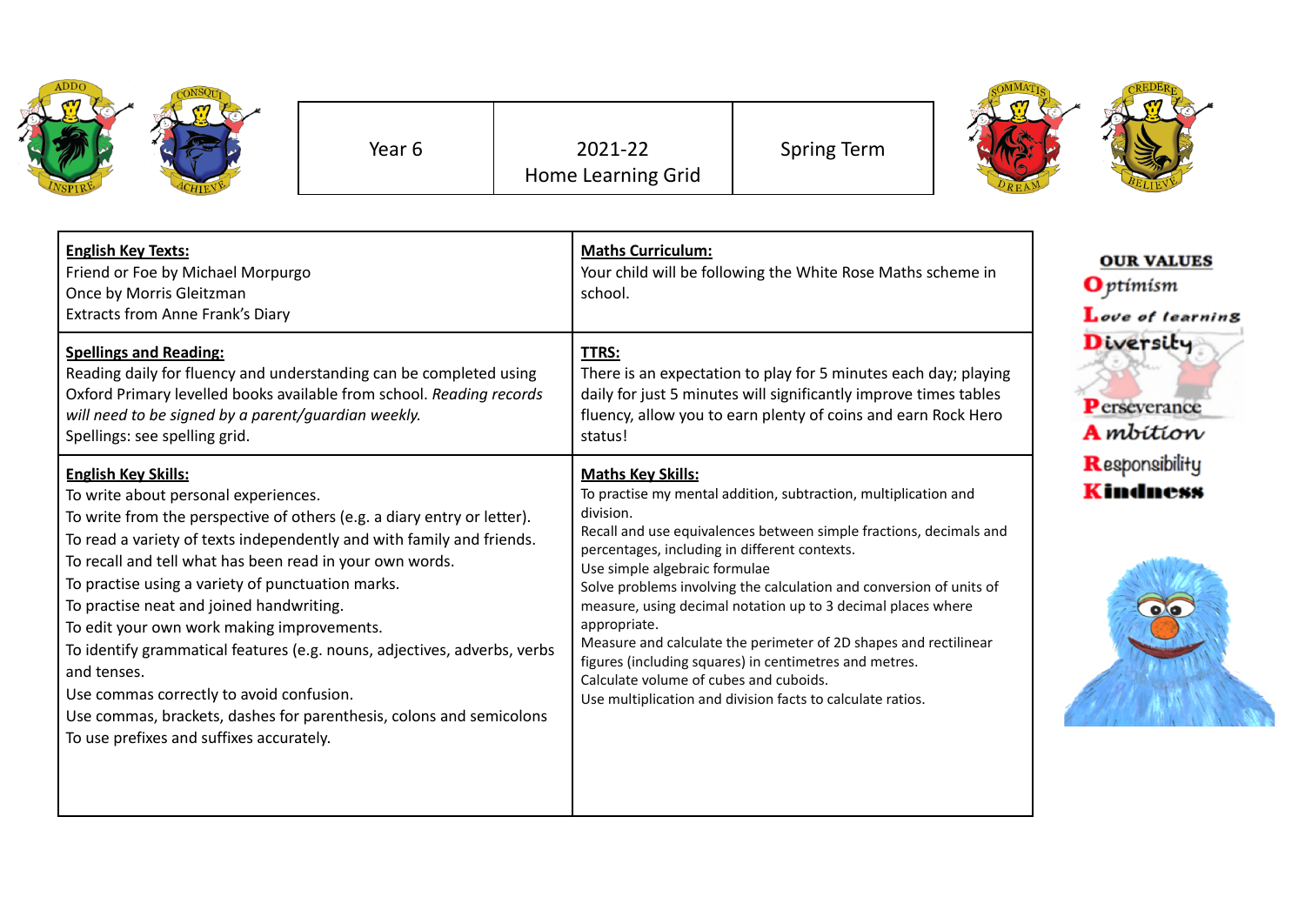## **Complete 3 or more of the tasks below and share with your class teacher – you will earn**

## **House Points for your team!**

| <b>Task</b>                                                                     | <b>Step by Step</b>                                                                                                                                                                                                                                                                                                                      | How to achieve success<br>for this task                                                                                                                                                                                                                                                                                                                                                 | <b>Extra Challenge</b>                                                                                                                                                               | English / Maths Links                                                         |
|---------------------------------------------------------------------------------|------------------------------------------------------------------------------------------------------------------------------------------------------------------------------------------------------------------------------------------------------------------------------------------------------------------------------------------|-----------------------------------------------------------------------------------------------------------------------------------------------------------------------------------------------------------------------------------------------------------------------------------------------------------------------------------------------------------------------------------------|--------------------------------------------------------------------------------------------------------------------------------------------------------------------------------------|-------------------------------------------------------------------------------|
| Research different key World<br>War Two events and place<br>them on a timeline. | Use the internet/books to research<br>different key World War Two events.<br>Complete research around your<br>chosen<br>topic and choose a way to present<br>it.<br>Select the information that is<br>relevant to<br>you.<br>Explain/ describe your findings-you<br>could<br>use pictures and diagrams when<br>presenting your research. | Choose a method for presenting<br>your timeline showing these<br>punishments. It could be as a<br>poster or as a PowerPoint<br>presentation on the computer.                                                                                                                                                                                                                            | Prepare some information that<br>you would like to share with the<br>class about what you have found<br>out.                                                                         | Maths - ordering skills.<br>Research skills- using the<br>internet and books. |
| Write a book review of 'Friend<br>or Foe'                                       | Write or present a book review of<br>'Friend or Foe'. Include any facts<br>about life for evacuees that you<br>discovered by reading the book.<br>How does the life of David and<br>Tucky compare to Felix from our<br>text 'Once'?                                                                                                      | Listen to Friend or Foe on the BBC:<br>https://www.bbc.co.uk/teach/scho<br>ol-radio/english-ks2-friend-or-foe-<br>michael-morpurgo-index/znb78xs<br>While watching, listen out for clues<br>about what life was like for<br>evacuees. Make notes on this.<br>Write or present a book review.<br>This could be on paper, using<br>powerpoint or you could ask a<br>friend to record you! | Plan a series of questions that you<br>would like to ask an evacuee.<br>Use<br>www.bbc.co.uk/schools/primaryhi<br>story<br>Make links between the book and<br>our class text 'Once'. | English speaking and listening<br>skills.                                     |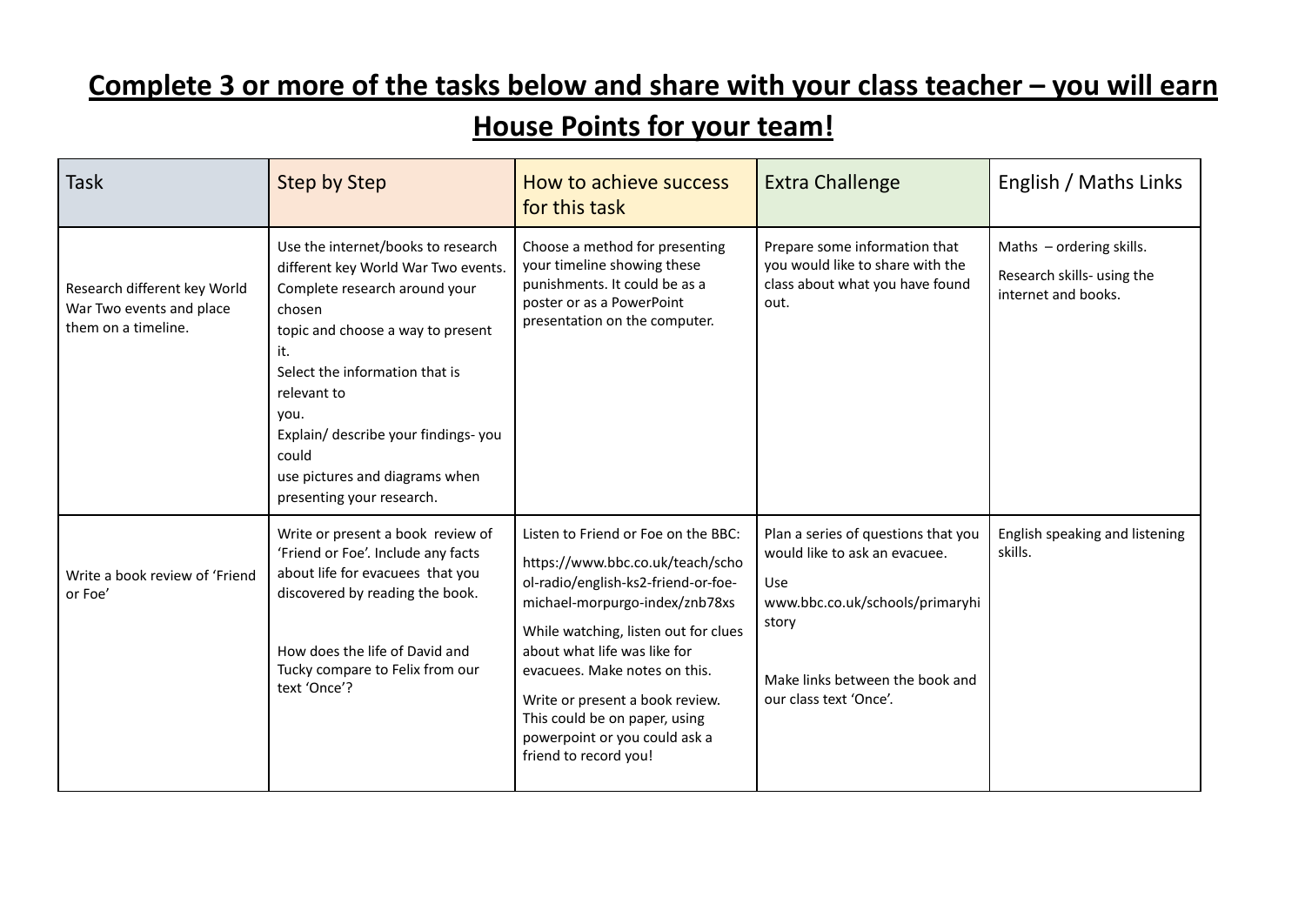| Create a newspaper report on<br>the evacuation of children.                                | You could present your report in<br>writing, use the computer or create<br>a recording of the newspaper<br>report.         | Find out what life was like for<br>evacuees. Research some quotes<br>from children that were evacuated<br>or create your own!                                                                      | Research kindertransport and<br>make comparisons to the British<br>Government evacuation scheme.                                                                   | English report writing skills.                                                                                                  |
|--------------------------------------------------------------------------------------------|----------------------------------------------------------------------------------------------------------------------------|----------------------------------------------------------------------------------------------------------------------------------------------------------------------------------------------------|--------------------------------------------------------------------------------------------------------------------------------------------------------------------|---------------------------------------------------------------------------------------------------------------------------------|
| Create a game that can help<br>your class practice their times<br>tables.                  | Look at popular children's board<br>games. Look at their design and<br>how the rules shape the outcome<br>for the players. | A game that uses the maths skills of<br>multiplying up to 12. This could be<br>questions, word problems or even<br>mental maths. The game needs to<br>be able to be played by 2 or more<br>people. | Try your game with a friend<br>or family member, does it<br>work?<br>Are the rules easy to follow or are<br>they complicated - do you need<br>to modify your game? | Place value and multiplication<br>skills. Communication skills in<br>English with speaking and<br>listening - developing rules. |
| In Science this term, we are<br>learning about Electricity,<br>Forces and Earth and Space. | Research the movement of the<br>moon in relation to the Earth.                                                             | Choose a way to present the<br>information that you have found<br>out. This could be:<br>• an information book<br>•a poster<br>• a powerpoint<br>•a model                                          | Include pictures, diagrams and<br>explanations. Find other ways to<br>present your findings.                                                                       | Communication and<br>presentation skills.<br>Independent research skills.                                                       |